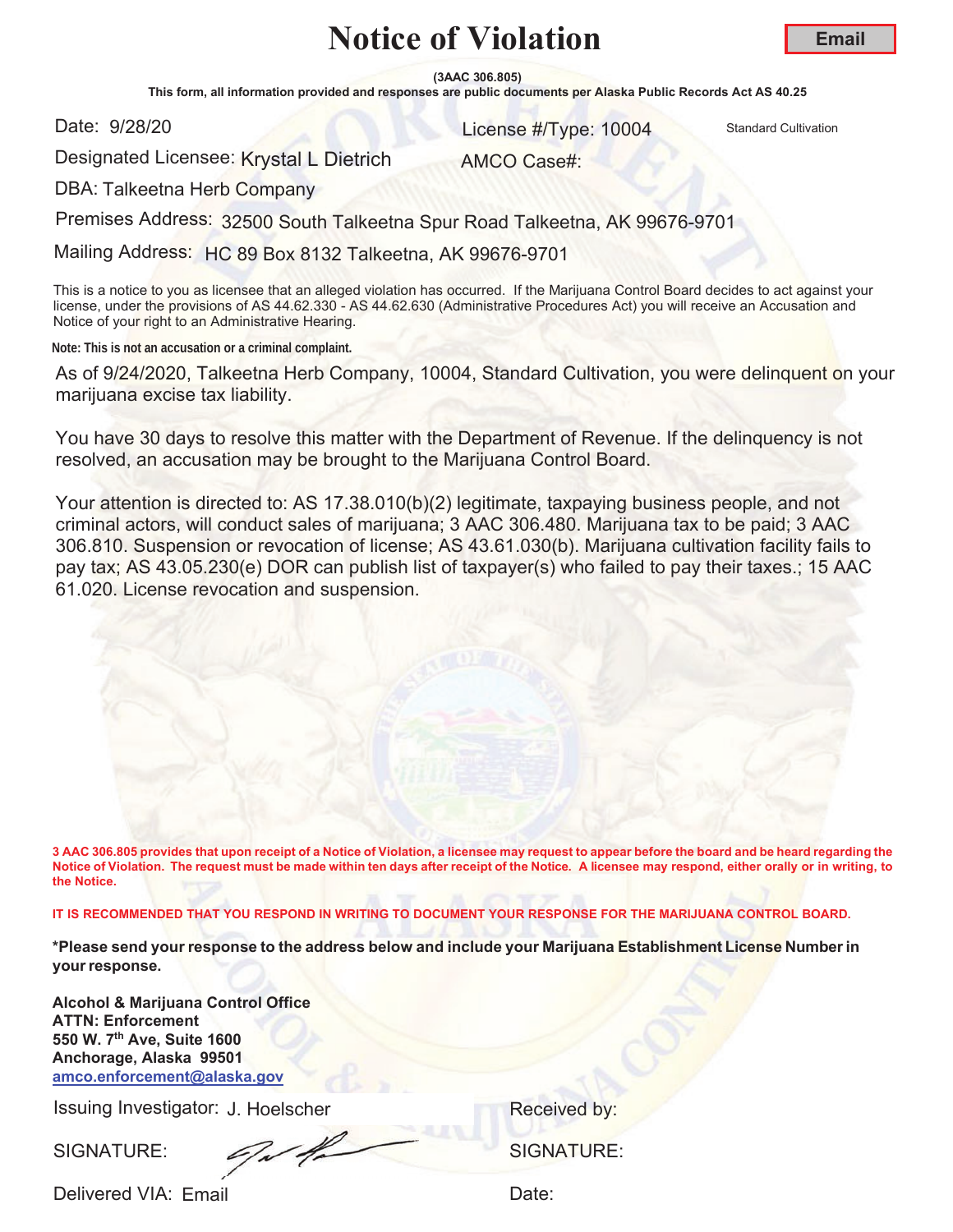**(3AAC 306.805)**

This form, all information provided and responses are public documents per Alaska Public Records Act AS 40.25

Date: 9/28/20

er and the United Cultivation Control of the United Cultivation Control of the United Cultivation

AMCO Case#:

Designated Licensee: <mark>David J Straub</mark>

DBA: Alaska Precision

Premises Address: 15520 E. Birch Circle Willow, AK 99688

Mailing Address: PO Box 452 Willow, AK 99688

This is a notice to you as licensee that an alleged violation has occurred. If the Marijuana Control Board decides to act against your license, under the provisions of AS 44.62.330 - AS 44.62.630 (Administrative Procedures Act) you will receive an Accusation and Notice of your right to an Administrative Hearing.

**Note: This is not an accusation or a criminal complaint.**

As of 9/24/2020, Alaska Precision, 10040, Limited Cultivation, you were delinquent on your marijuana excise tax liability.

You have 30 days to resolve this matter with the Department of Revenue. If the delinquency is not resolved, an accusation may be brought to the Marijuana Control Board.

Your attention is directed to: AS 17.38.010(b)(2) legitimate, taxpaying business people, and not criminal actors, will conduct sales of marijuana; 3 AAC 306.480. Marijuana tax to be paid; 3 AAC 306.810. Suspension or revocation of license; AS 43.61.030(b). Marijuana cultivation facility fails to pay tax; AS 43.05.230(e) DOR can publish list of taxpayer(s) who failed to pay their taxes.; 15 AAC 61.020. License revocation and suspension.

**3 AAC 306.805 provides that upon receipt of a Notice of Violation, a licensee may request to appear before the board and be heard regarding the Notice of Violation. The request must be made within ten days after receipt of the Notice. A licensee may respond, either orally or in writing, to the Notice.** 

**IT IS RECOMMENDED THAT YOU RESPOND IN WRITING TO DOCUMENT YOUR RESPONSE FOR THE MARIJUANA CONTROL BOARD.**

**\*Please send your response to the address below and include your Marijuana Establishment License Number in yourresponse.**

**Alcohol & Marijuana Control Office ATTN: Enforcement 550 W. 7th Ave, Suite 1600 Anchorage, Alaska 99501 amco.enforcement@alaska.gov**

Issuing Investigator: J. Hoelscher **Election Control Control Control Control Control Control Control Control Control Control Control Control Control Control Control Control Control Control Control Control Control Control C** 

SIGNATURE: SIGNATURE: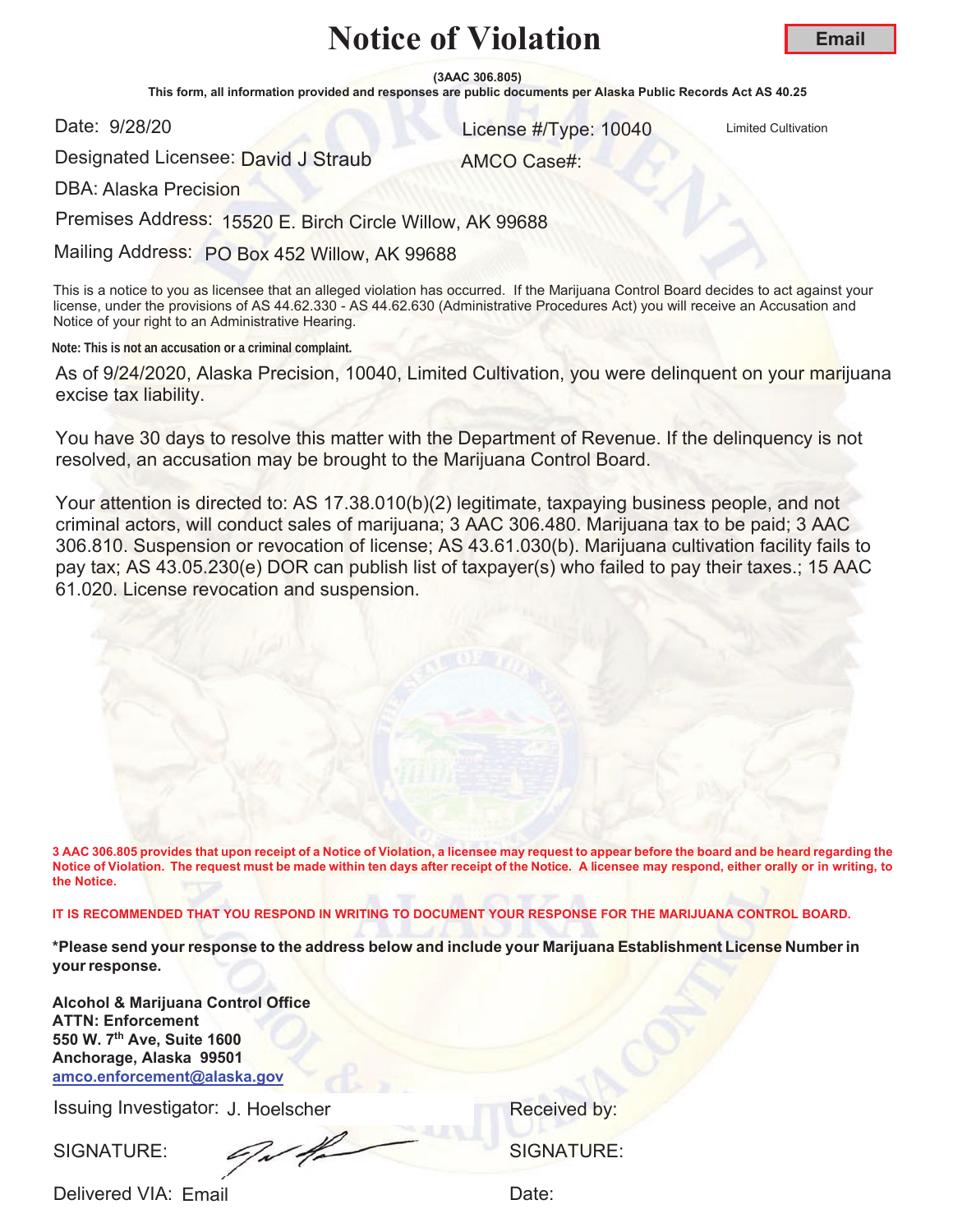**(3AAC 306.805)**

This form, all information provided and responses are public documents per Alaska Public Records Act AS 40.25

Date: 9/28/20

er and the United Standard Cultivation Control of the United Standard Cultivation Cultivation

Designated Licensee: <mark>Karen Lowr</mark>y

AMCO Case#:

DBA: Alaskan Blooms LLC

Premises Address: 2448 Arvilla St. Building A, B & C Fairbanks, AK 99709

Mailing Address: : 2448 Arvilla St. Fairbanks, AK 99709

This is a notice to you as licensee that an alleged violation has occurred. If the Marijuana Control Board decides to act against your license, under the provisions of AS 44.62.330 - AS 44.62.630 (Administrative Procedures Act) you will receive an Accusation and Notice of your right to an Administrative Hearing.

**Note: This is not an accusation or a criminal complaint.**

As of 9/24/2020, Alaskan Blooms LLC, 10073, Standard Cultivation, you were delinquent on your marijuana excise tax liability.

You have 30 days to resolve this matter with the Department of Revenue. If the delinquency is not resolved, an accusation may be brought to the Marijuana Control Board.

Your attention is directed to: AS 17.38.010(b)(2) legitimate, taxpaying business people, and not criminal actors, will conduct sales of marijuana; 3 AAC 306.480. Marijuana tax to be paid; 3 AAC 306.810. Suspension or revocation of license; AS 43.61.030(b). Marijuana cultivation facility fails to pay tax; AS 43.05.230(e) DOR can publish list of taxpayer(s) who failed to pay their taxes.; 15 AAC 61.020. License revocation and suspension.

**3 AAC 306.805 provides that upon receipt of a Notice of Violation, a licensee may request to appear before the board and be heard regarding the Notice of Violation. The request must be made within ten days after receipt of the Notice. A licensee may respond, either orally or in writing, to the Notice.** 

**IT IS RECOMMENDED THAT YOU RESPOND IN WRITING TO DOCUMENT YOUR RESPONSE FOR THE MARIJUANA CONTROL BOARD.**

**\*Please send your response to the address below and include your Marijuana Establishment License Number in your response.** 

**Alcohol & Marijuana Control Office ATTN: Enforcement 550 W. 7th Ave, Suite 1600 Anchorage, Alaska 99501 amco.enforcement@alaska.gov**

Issuing Investigator: J. Hoelscher **Election Control Control Control Control Control Control Control Control Control Control Control Control Control Control Control Control Control Control Control Control Control Control C** 

SIGNATURE: SIGNATURE: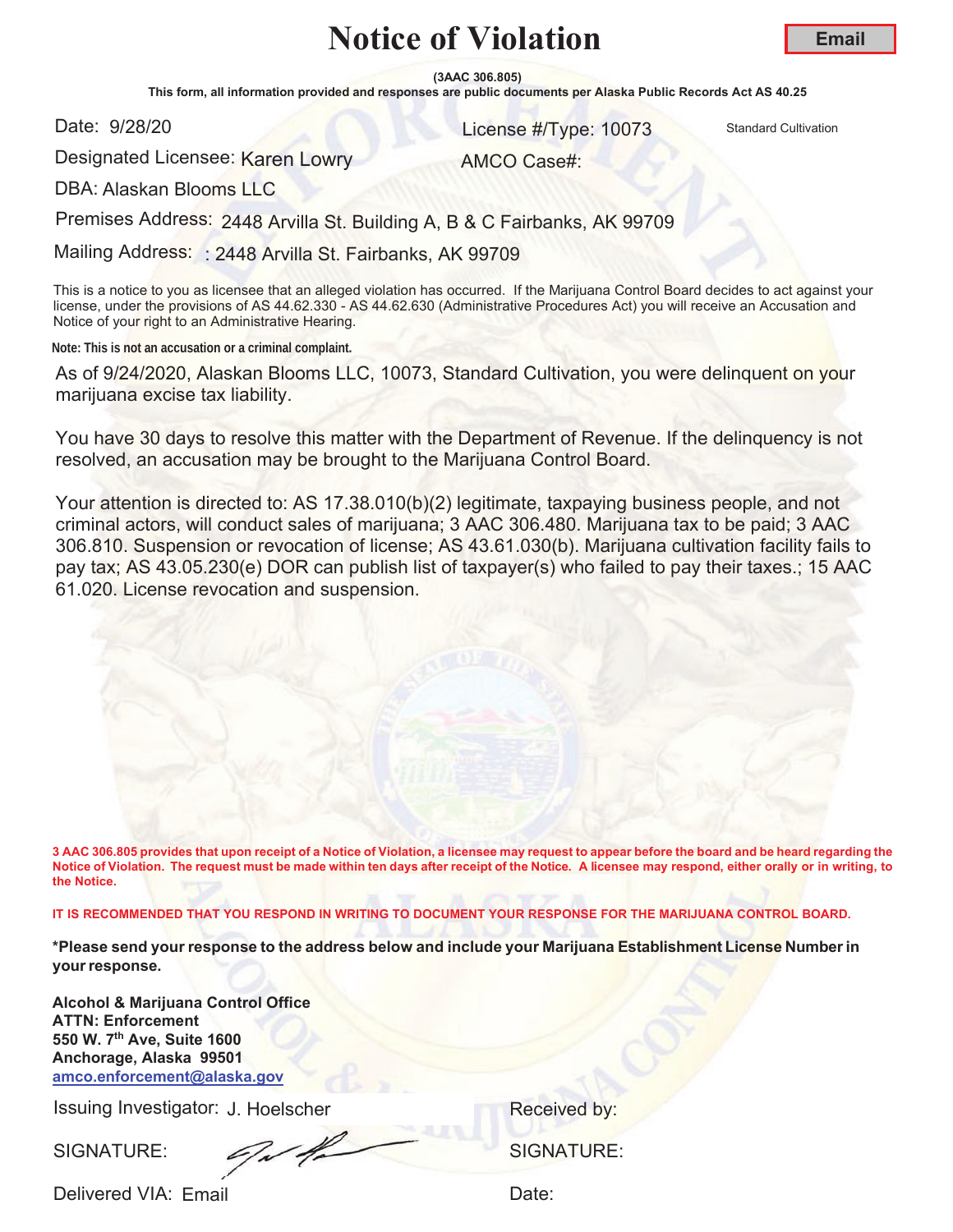**(3AAC 306.805)**

This form, all information provided and responses are public documents per Alaska Public Records Act AS 40.25

Date: 9/28/20

er and the United Standard Cultivation Control of the United Standard Cultivation Cultivation

Designated Licensee: Mike Keiser

AMCO Case#:

DBA: Last Frontier Joint Operations LLC

Premises Address: 7180 Revilla Rd Suite 101 Ketchikan, AK 99901

Mailing Address: 7180 Revilla Rd Suite 101 Ketchikan, AK 99901

This is a notice to you as licensee that an alleged violation has occurred. If the Marijuana Control Board decides to act against your license, under the provisions of AS 44.62.330 - AS 44.62.630 (Administrative Procedures Act) you will receive an Accusation and Notice of your right to an Administrative Hearing.

**Note: This is not an accusation or a criminal complaint.**

As of 9/24/2020, Last Frontier Joint Operations LLC, 11957, Standard Cultivation, you were delinquent on your marijuana excise tax liability.

You have 30 days to resolve this matter with the Department of Revenue. If the delinquency is not resolved, an accusation may be brought to the Marijuana Control Board.

Your attention is directed to: AS 17.38.010(b)(2) legitimate, taxpaying business people, and not criminal actors, will conduct sales of marijuana; 3 AAC 306.480. Marijuana tax to be paid; 3 AAC 306.810. Suspension or revocation of license; AS 43.61.030(b). Marijuana cultivation facility fails to pay tax; AS 43.05.230(e) DOR can publish list of taxpayer(s) who failed to pay their taxes.; 15 AAC 61.020. License revocation and suspension.

**3 AAC 306.805 provides that upon receipt of a Notice of Violation, a licensee may request to appear before the board and be heard regarding the Notice of Violation. The request must be made within ten days after receipt of the Notice. A licensee may respond, either orally or in writing, to the Notice.** 

**IT IS RECOMMENDED THAT YOU RESPOND IN WRITING TO DOCUMENT YOUR RESPONSE FOR THE MARIJUANA CONTROL BOARD.**

**\*Please send your response to the address below and include your Marijuana Establishment License Number in your response.**

**Alcohol & Marijuana Control Office ATTN: Enforcement 550 W. 7th Ave, Suite 1600 Anchorage, Alaska 99501 amco.enforcement@alaska.gov**

Issuing Investigator: J. Hoelscher **Election Control Control Control Control Control Control Control Control Control Control Control Control Control Control Control Control Control Control Control Control Control Control C** 

SIGNATURE: SIGNATURE: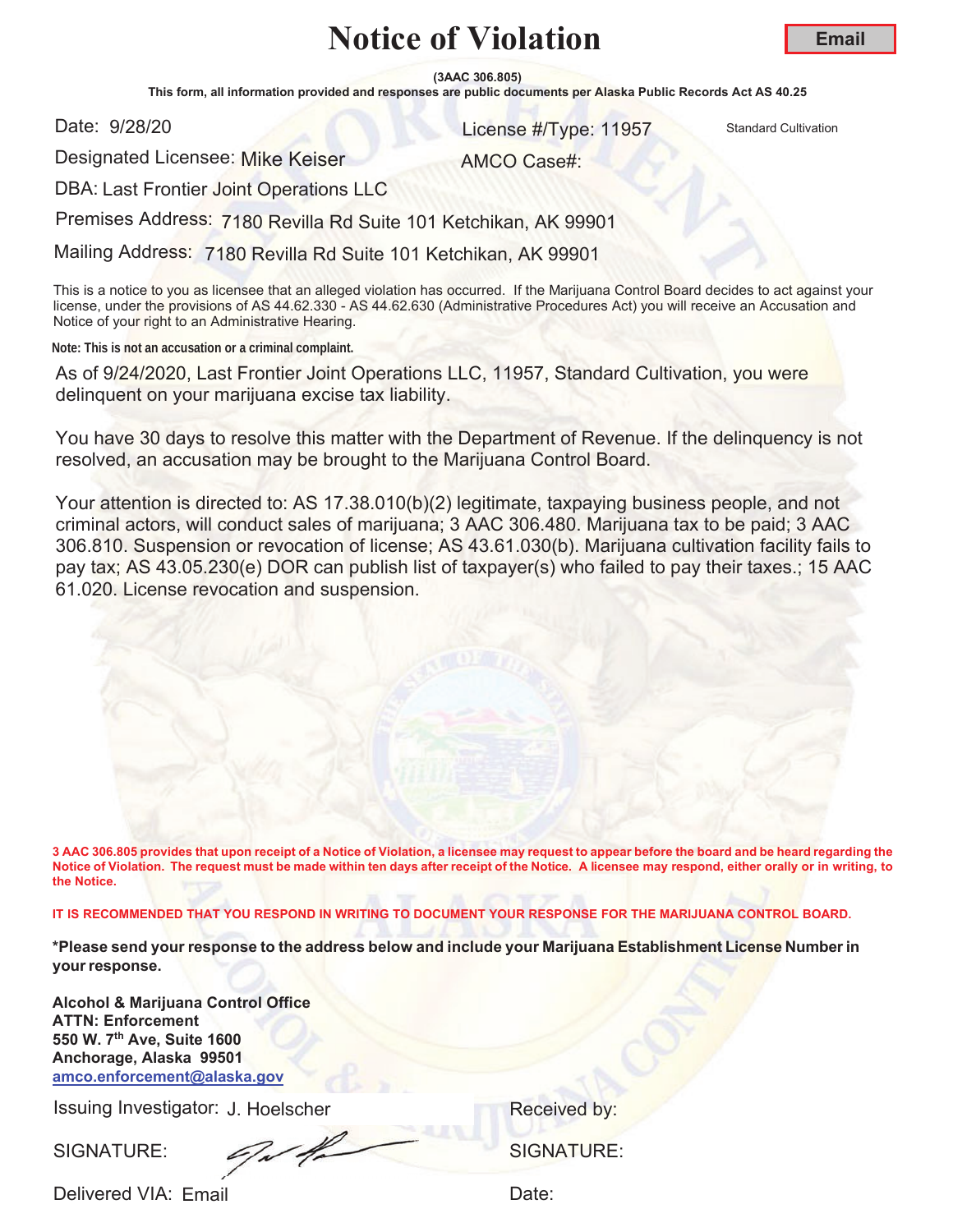**(3AAC 306.805)**

This form, all information provided and responses are public documents per Alaska Public Records Act AS 40.25

Date: 9/28/20

er and the United Standard Cultivation Control of the United Standard Cultivation Cultivation

AMCO Case#:

Designated Licensee: <mark>Daniel Stewart</mark>

DBA: Frisson Farms LLC

Premises Address: 5060 Haystack Drive Fairbanks, AK 99712

Mailing Address: 5060 Haystack Drive Fairbanks, AK 99712

This is a notice to you as licensee that an alleged violation has occurred. If the Marijuana Control Board decides to act against your license, under the provisions of AS 44.62.330 - AS 44.62.630 (Administrative Procedures Act) you will receive an Accusation and Notice of your right to an Administrative Hearing.

**Note: This is not an accusation or a criminal complaint.**

As of 9/24/2020, Frisson Farms LLC, 12616, Standard Cultivation, you were delinquent on your marijuana excise tax liability.

You have 30 days to resolve this matter with the Department of Revenue. If the delinquency is not resolved, an accusation may be brought to the Marijuana Control Board.

Your attention is directed to: AS 17.38.010(b)(2) legitimate, taxpaying business people, and not criminal actors, will conduct sales of marijuana; 3 AAC 306.480. Marijuana tax to be paid; 3 AAC 306.810. Suspension or revocation of license; AS 43.61.030(b). Marijuana cultivation facility fails to pay tax; AS 43.05.230(e) DOR can publish list of taxpayer(s) who failed to pay their taxes.; 15 AAC 61.020. License revocation and suspension.

**3 AAC 306.805 provides that upon receipt of a Notice of Violation, a licensee may request to appear before the board and be heard regarding the Notice of Violation. The request must be made within ten days after receipt of the Notice. A licensee may respond, either orally or in writing, to the Notice.** 

**IT IS RECOMMENDED THAT YOU RESPOND IN WRITING TO DOCUMENT YOUR RESPONSE FOR THE MARIJUANA CONTROL BOARD.**

**\*Please send your response to the address below and include your Marijuana Establishment License Number in yourresponse.**

**Alcohol & Marijuana Control Office ATTN: Enforcement 550 W. 7th Ave, Suite 1600 Anchorage, Alaska 99501 amco.enforcement@alaska.gov**

Issuing Investigator: J. Hoelscher **Election Control Control Control Control Control Control Control Control Control Control Control Control Control Control Control Control Control Control Control Control Control Control C** 

SIGNATURE: SIGNATURE: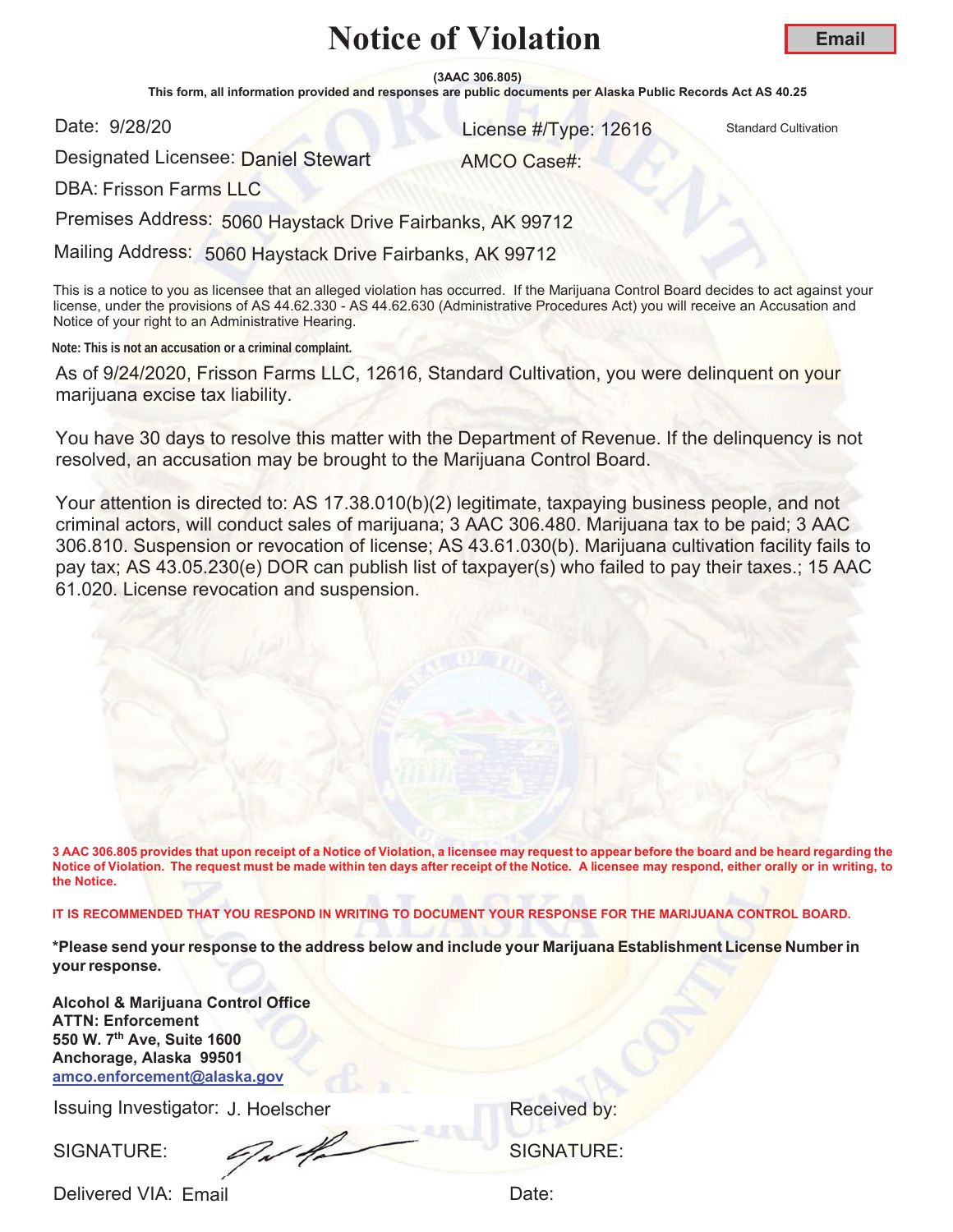**(3AAC 306.805)**

This form, all information provided and responses are public documents per Alaska Public Records Act AS 40.25

Date: 9/28/20

and 28/20 **13374** Standard Cultivation Cultivation

AMCO Case#:

**Email**

Designated Licensee: Craig Reich Jr.

DBA: Knik Glacier Gardens

Premises Address: 25930 E. Knik River Rd Palmer, AK 99645

Mailing Address: PO Box 4354 Palmer, AK 99645

This is a notice to you as licensee that an alleged violation has occurred. If the Marijuana Control Board decides to act against your license, under the provisions of AS 44.62.330 - AS 44.62.630 (Administrative Procedures Act) you will receive an Accusation and Notice of your right to an Administrative Hearing.

**Note: This is not an accusation or a criminal complaint.**

As of 9/24/2020, Knik Glacier Gardens, 13374, Standard Cultivation, you were delinquent on your marijuana excise tax liability.

You have 30 days to resolve this matter with the Department of Revenue. If the delinquency is not resolved, an accusation may be brought to the Marijuana Control Board.

Your attention is directed to: AS 17.38.010(b)(2) legitimate, taxpaying business people, and not criminal actors, will conduct sales of marijuana; 3 AAC 306.480. Marijuana tax to be paid; 3 AAC 306.810. Suspension or revocation of license; AS 43.61.030(b). Marijuana cultivation facility fails to pay tax; AS 43.05.230(e) DOR can publish list of taxpayer(s) who failed to pay their taxes.; 15 AAC 61.020. License revocation and suspension.

**3 AAC 306.805 provides that upon receipt of a Notice of Violation, a licensee may request to appear before the board and be heard regarding the Notice of Violation. The request must be made within ten days after receipt of the Notice. A licensee may respond, either orally or in writing, to the Notice.** 

**IT IS RECOMMENDED THAT YOU RESPOND IN WRITING TO DOCUMENT YOUR RESPONSE FOR THE MARIJUANA CONTROL BOARD.**

**\*Please send your response to the address below and include your Marijuana Establishment License Number in your response.** 

**Alcohol & Marijuana Control Office ATTN: Enforcement 550 W. 7th Ave, Suite 1600 Anchorage, Alaska 99501 amco.enforcement@alaska.gov**

Issuing Investigator: J. Hoelscher **Election Control Control Control Control Control Control Control Control Control Control Control Control Control Control Control Control Control Control Control Control Control Control C** 

SIGNATURE: SIGNATURE: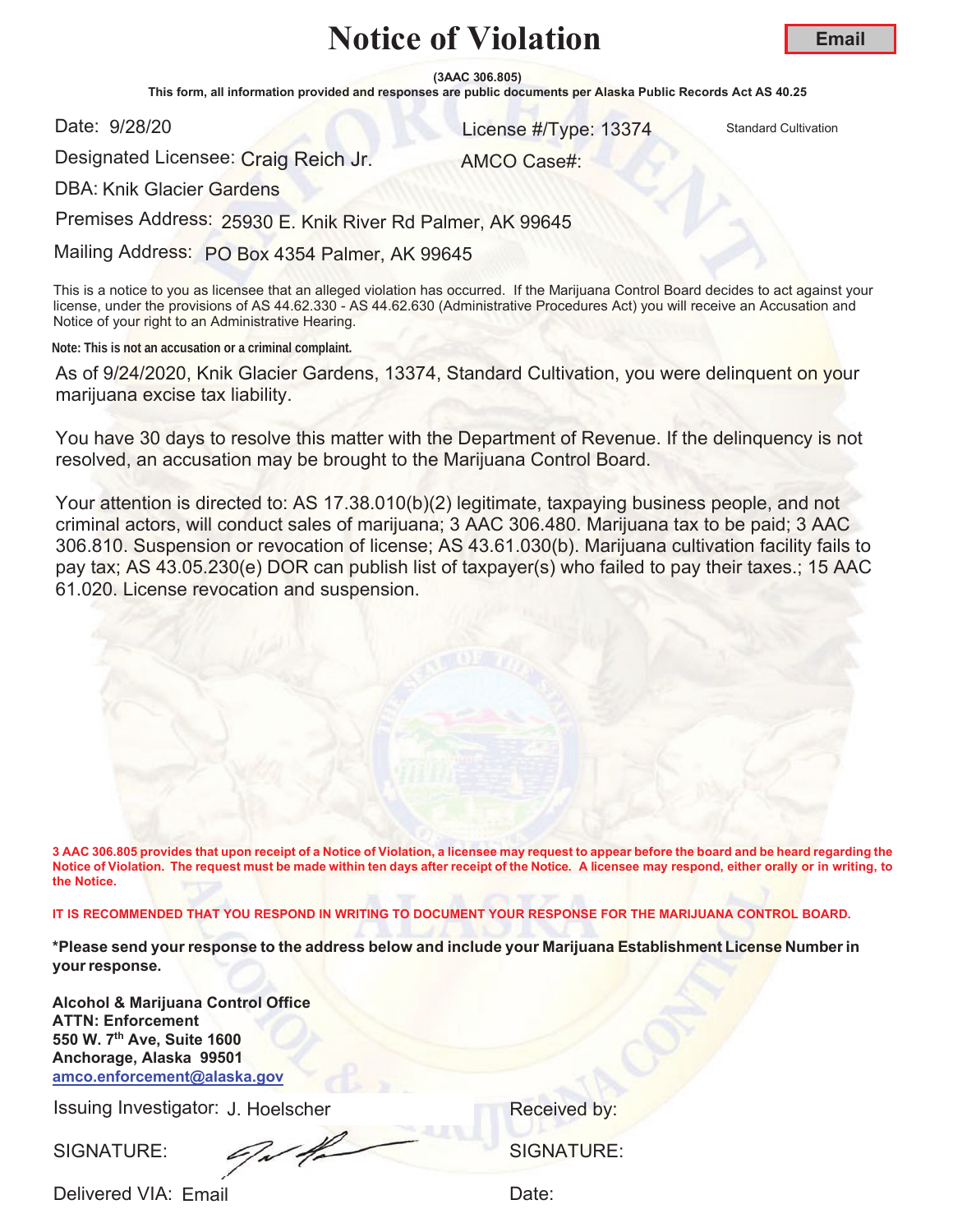**(3AAC 306.805)**

This form, all information provided and responses are public documents per Alaska Public Records Act AS 40.25

Date: 9/28/20

er and the United Standard Cultivation Control of the United Standard Cultivation Cultivation

Designated Licensee: Gabrielle Petersen-Christensen AMCO Case#:

DBA: 50 Shades of Green LLC

Premises Address: 14481 W Marginal Access Road Houston, AK 99694

Mailing Address: PO Box 877848 Wasilla, AK 99687

This is a notice to you as licensee that an alleged violation has occurred. If the Marijuana Control Board decides to act against your license, under the provisions of AS 44.62.330 - AS 44.62.630 (Administrative Procedures Act) you will receive an Accusation and Notice of your right to an Administrative Hearing.

**Note: This is not an accusation or a criminal complaint.**

As of 9/24/2020, 50 Shades of Green LLC, 14956, Standard Cultivation, you were delinquent on your marijuana excise tax liability.

You have 30 days to resolve this matter with the Department of Revenue. If the delinquency is not resolved, an accusation may be brought to the Marijuana Control Board.

Your attention is directed to: AS 17.38.010(b)(2) legitimate, taxpaying business people, and not criminal actors, will conduct sales of marijuana; 3 AAC 306.480. Marijuana tax to be paid; 3 AAC 306.810. Suspension or revocation of license; AS 43.61.030(b). Marijuana cultivation facility fails to pay tax; AS 43.05.230(e) DOR can publish list of taxpayer(s) who failed to pay their taxes.; 15 AAC 61.020. License revocation and suspension.

**3 AAC 306.805 provides that upon receipt of a Notice of Violation, a licensee may request to appear before the board and be heard regarding the Notice of Violation. The request must be made within ten days after receipt of the Notice. A licensee may respond, either orally or in writing, to the Notice.** 

**IT IS RECOMMENDED THAT YOU RESPOND IN WRITING TO DOCUMENT YOUR RESPONSE FOR THE MARIJUANA CONTROL BOARD.**

**\*Please send your response to the address below and include your Marijuana Establishment License Number in your response.** 

**Alcohol & Marijuana Control Office ATTN: Enforcement 550 W. 7th Ave, Suite 1600 Anchorage, Alaska 99501 amco.enforcement@alaska.gov**

Issuing Investigator: J. Hoelscher **Election Control Control Control Control Control Control Control Control Control Control Control Control Control Control Control Control Control Control Control Control Control Control C** 

SIGNATURE: SIGNATURE: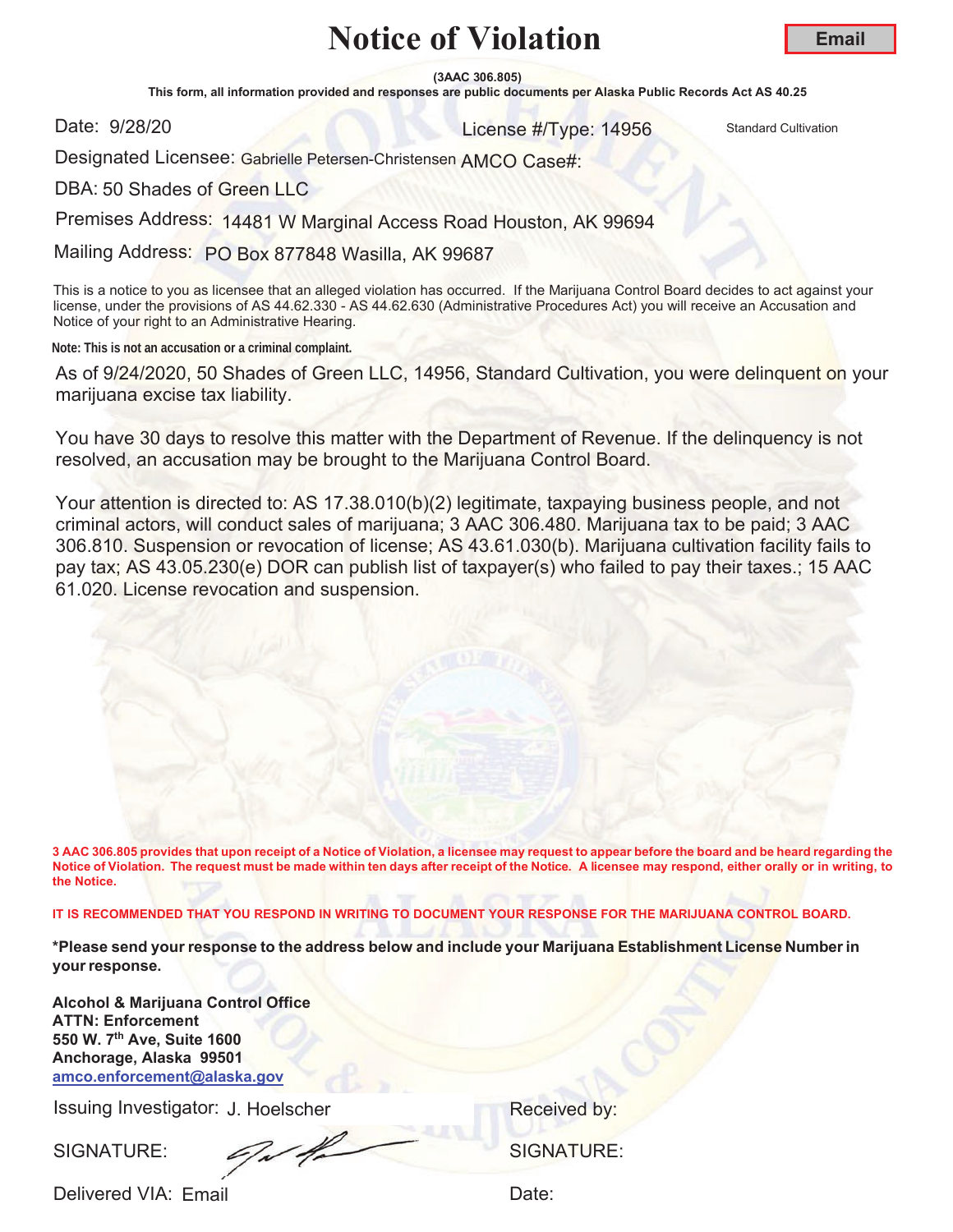**(3AAC 306.805)**

This form, all information provided and responses are public documents per Alaska Public Records Act AS 40.25

Date: 9/28/20

and the United Cultivation Control of the United Cultivation Control of the United Cultivation Control of the U

Designated Licensee: Nicholas Holbrook

AMCO Case#:

DBA: The Fire Supply

Premises Address: 1705 N Winding Brook Loop, #A3 Palmer, AK 99645-7741

Mailing Address: PO Box 141243 801 Northway Drive Anchorage, AK 99508

This is a notice to you as licensee that an alleged violation has occurred. If the Marijuana Control Board decides to act against your license, under the provisions of AS 44.62.330 - AS 44.62.630 (Administrative Procedures Act) you will receive an Accusation and Notice of your right to an Administrative Hearing.

**Note: This is not an accusation or a criminal complaint.**

As of 9/24/2020, The Fire Supply, 15015, Limited Cultivation, you were delinquent on your marijuana excise tax liability.

You have 30 days to resolve this matter with the Department of Revenue. If the delinquency is not resolved, an accusation may be brought to the Marijuana Control Board.

Your attention is directed to: AS 17.38.010(b)(2) legitimate, taxpaying business people, and not criminal actors, will conduct sales of marijuana; 3 AAC 306.480. Marijuana tax to be paid; 3 AAC 306.810. Suspension or revocation of license; AS 43.61.030(b). Marijuana cultivation facility fails to pay tax; AS 43.05.230(e) DOR can publish list of taxpayer(s) who failed to pay their taxes.; 15 AAC 61.020. License revocation and suspension.

**3 AAC 306.805 provides that upon receipt of a Notice of Violation, a licensee may request to appear before the board and be heard regarding the Notice of Violation. The request must be made within ten days after receipt of the Notice. A licensee may respond, either orally or in writing, to the Notice.** 

**IT IS RECOMMENDED THAT YOU RESPOND IN WRITING TO DOCUMENT YOUR RESPONSE FOR THE MARIJUANA CONTROL BOARD.**

**\*Please send your response to the address below and include your Marijuana Establishment License Number in your response.** 

**Alcohol & Marijuana Control Office ATTN: Enforcement 550 W. 7th Ave, Suite 1600 Anchorage, Alaska 99501 amco.enforcement@alaska.gov**

Issuing Investigator: J. Hoelscher **Election Control Control Control Control Control Control Control Control Control Control Control Control Control Control Control Control Control Control Control Control Control Control C** 

SIGNATURE: SIGNATURE: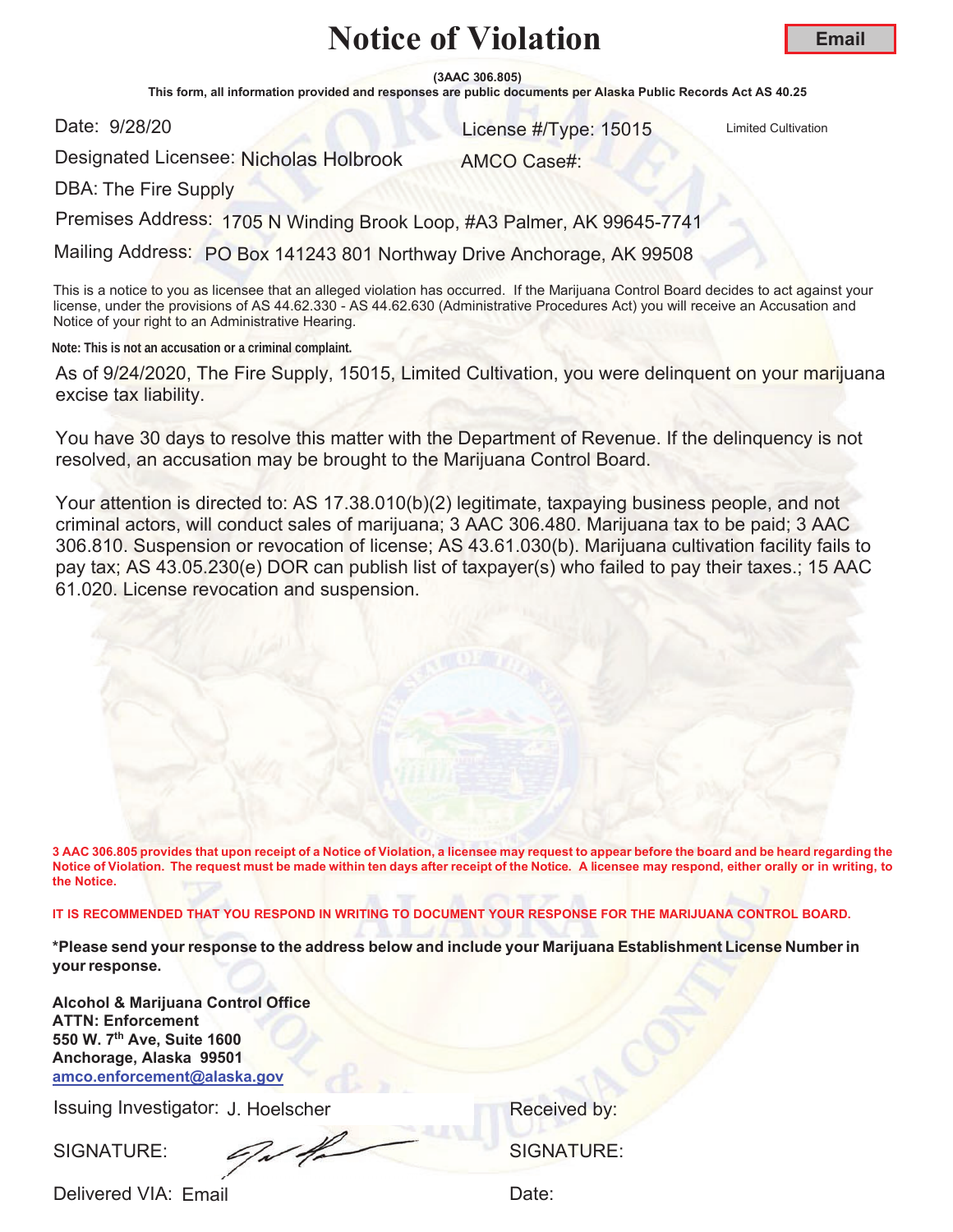**(3AAC 306.805)**

This form, all information provided and responses are public documents per Alaska Public Records Act AS 40.25

Date: 9/28/20

er and the United Cultivation Control of the United Cultivation Control of the United Cultivation

Designated Licensee: Amber L Eikholt

AMCO Case#:

DBA: Alaska Beasty Buds

Premises Address: 1665 Richardson hwy unit B North Pole, AK 99705-5968

Mailing Address: 967 Dakota St North Pole, AK 99705-5391

This is a notice to you as licensee that an alleged violation has occurred. If the Marijuana Control Board decides to act against your license, under the provisions of AS 44.62.330 - AS 44.62.630 (Administrative Procedures Act) you will receive an Accusation and Notice of your right to an Administrative Hearing.

**Note: This is not an accusation or a criminal complaint.**

As of 9/24/2020, Alaska Beasty Buds, 16028, Limited Cultivation, you were delinquent on your marijuana excise tax liability.

You have 30 days to resolve this matter with the Department of Revenue. If the delinquency is not resolved, an accusation may be brought to the Marijuana Control Board.

Your attention is directed to: AS 17.38.010(b)(2) legitimate, taxpaying business people, and not criminal actors, will conduct sales of marijuana; 3 AAC 306.480. Marijuana tax to be paid; 3 AAC 306.810. Suspension or revocation of license; AS 43.61.030(b). Marijuana cultivation facility fails to pay tax; AS 43.05.230(e) DOR can publish list of taxpayer(s) who failed to pay their taxes.; 15 AAC 61.020. License revocation and suspension.

**3 AAC 306.805 provides that upon receipt of a Notice of Violation, a licensee may request to appear before the board and be heard regarding the Notice of Violation. The request must be made within ten days after receipt of the Notice. A licensee may respond, either orally or in writing, to the Notice.** 

**IT IS RECOMMENDED THAT YOU RESPOND IN WRITING TO DOCUMENT YOUR RESPONSE FOR THE MARIJUANA CONTROL BOARD.**

**\*Please send your response to the address below and include your Marijuana Establishment License Number in your response.** 

**Alcohol & Marijuana Control Office ATTN: Enforcement 550 W. 7th Ave, Suite 1600 Anchorage, Alaska 99501 amco.enforcement@alaska.gov**

Issuing Investigator: J. Hoelscher **Election Control Control Control Control Control Control Control Control Control Control Control Control Control Control Control Control Control Control Control Control Control Control C** 

SIGNATURE: SIGNATURE: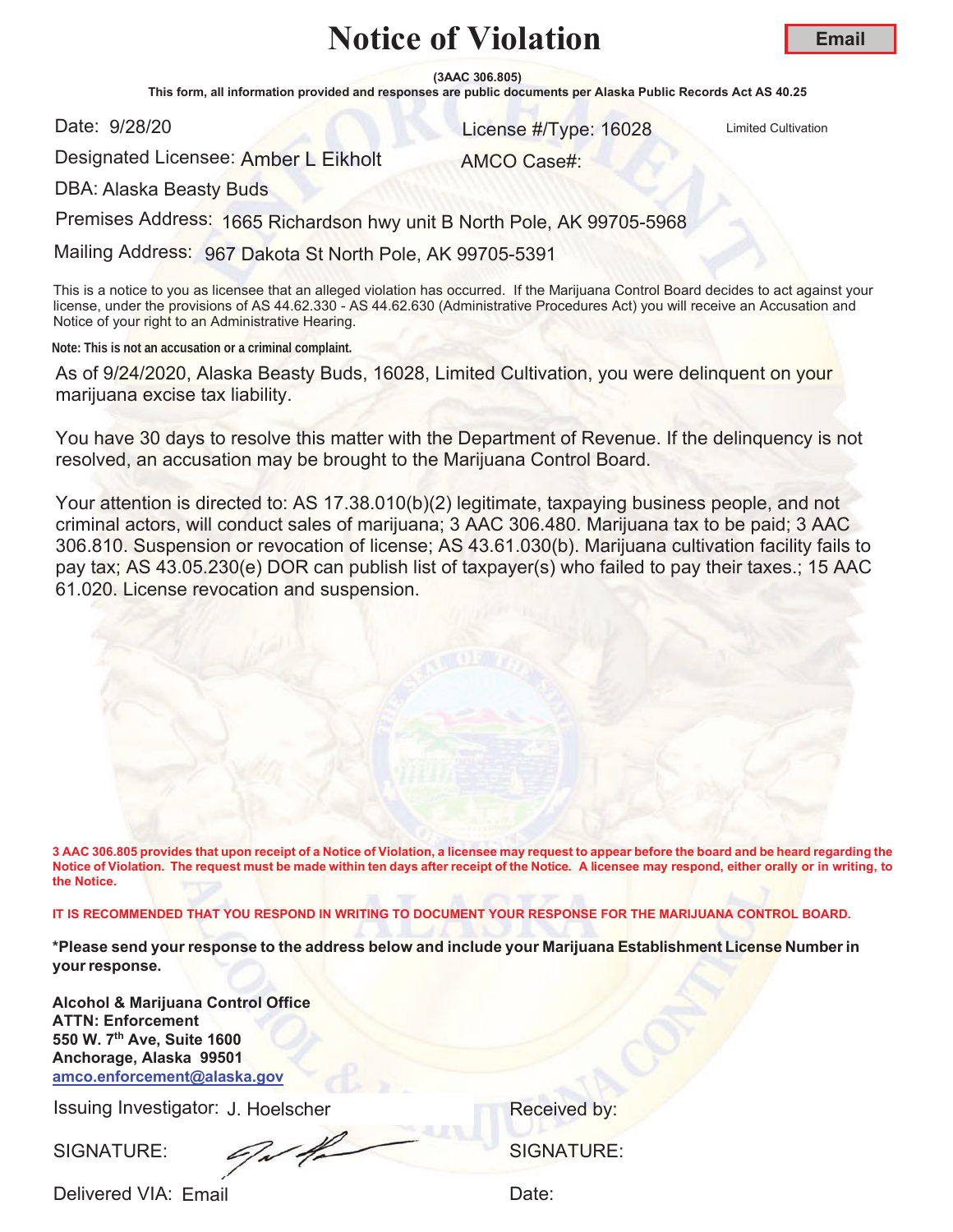**(3AAC 306.805)**

This form, all information provided and responses are public documents per Alaska Public Records Act AS 40.25

Date: 9/28/20

and 28/20 **16474** License #/Type: 16474 Limited Cultivation

Designated Licensee: <mark>Jennifer Huffman</mark>

AMCO Case#:

DBA: Grateful Bud LLC

Premises Address: 1817 Sunset Blvd Kenai, AK 99611

Mailing Address: 1817 Sunset Blvd Kenai, AK 99611

This is a notice to you as licensee that an alleged violation has occurred. If the Marijuana Control Board decides to act against your license, under the provisions of AS 44.62.330 - AS 44.62.630 (Administrative Procedures Act) you will receive an Accusation and Notice of your right to an Administrative Hearing.

**Note: This is not an accusation or a criminal complaint.**

As of 9/24/2020, Grateful Bud LLC, 16474, Limited Cultivation, you were delinquent on your marijuana excise tax liability.

You have 30 days to resolve this matter with the Department of Revenue. If the delinquency is not resolved, an accusation may be brought to the Marijuana Control Board.

Your attention is directed to: AS 17.38.010(b)(2) legitimate, taxpaying business people, and not criminal actors, will conduct sales of marijuana; 3 AAC 306.480. Marijuana tax to be paid; 3 AAC 306.810. Suspension or revocation of license; AS 43.61.030(b). Marijuana cultivation facility fails to pay tax; AS 43.05.230(e) DOR can publish list of taxpayer(s) who failed to pay their taxes.; 15 AAC 61.020. License revocation and suspension.

**3 AAC 306.805 provides that upon receipt of a Notice of Violation, a licensee may request to appear before the board and be heard regarding the Notice of Violation. The request must be made within ten days after receipt of the Notice. A licensee may respond, either orally or in writing, to the Notice.** 

**IT IS RECOMMENDED THAT YOU RESPOND IN WRITING TO DOCUMENT YOUR RESPONSE FOR THE MARIJUANA CONTROL BOARD.**

**\*Please send your response to the address below and include your Marijuana Establishment License Number in your response.**

**Alcohol & Marijuana Control Office ATTN: Enforcement 550 W. 7th Ave, Suite 1600 Anchorage, Alaska 99501 amco.enforcement@alaska.gov**

Issuing Investigator: J. Hoelscher **Election Control Control Control Control Control Control Control Control Control Control Control Control Control Control Control Control Control Control Control Control Control Control C** 

SIGNATURE: SIGNATURE: